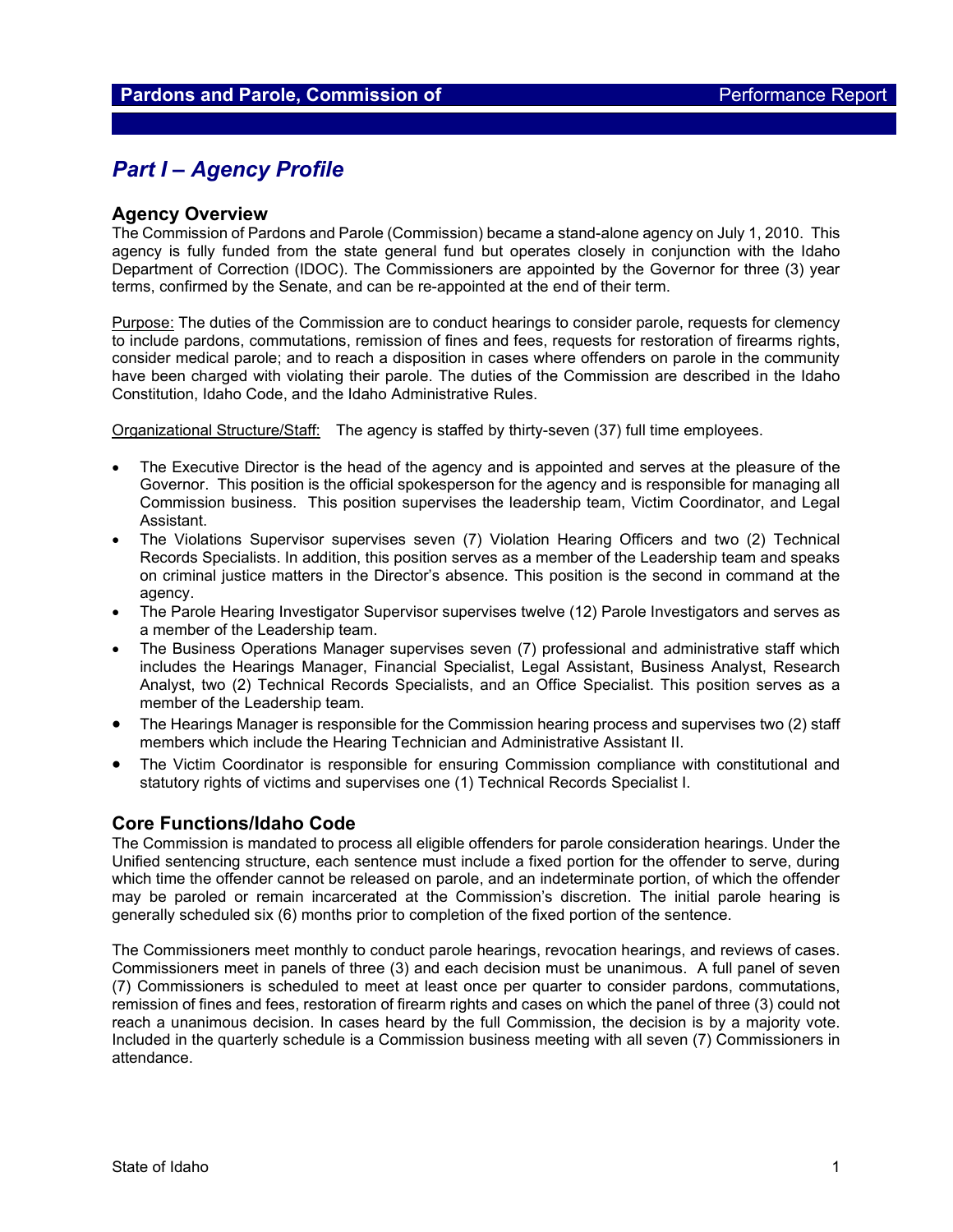## **Pardons and Parole, Commission of Parole Performance Report**

Offenders on parole are supervised by IDOC but remain under the jurisdiction of the Commission. If an offender violates their conditions of parole, the parole officer submits a Report of Violation outlining the alleged violations. A Violation Hearing Officer conducts a hearing to determine if the offender is guilty or innocent of the allegations. The Violation Hearing Officer may recommend that the offender be reviewed by the Commission for reinstatement or may refer the offender for a revocation hearing before the Commission. At a revocation hearing, the Commission either reinstates parole or revokes parole. If parole is revoked, they may grant a new parole or deny parole and set a new hearing date or deny parole and require the offender to complete the remainder of their sentence in prison.

The Commission conducts many reviews monthly to include reviews of disciplinary action for offenders who were granted a parole release date but have had serious behavior issues; medical parole requests; and miscellaneous reviews for various reasons that require a Commission decision. These reviews are prepared by staff and the case is reviewed with the Commissioners for a decision.

| <b>Revenue</b>         |       | <b>FY 2018</b> | <b>FY 2019</b> | <b>FY 2020</b> | <b>FY 2021</b> |  |  |  |  |
|------------------------|-------|----------------|----------------|----------------|----------------|--|--|--|--|
| <b>General Fund</b>    |       | \$3,248,720    | \$3,317,400    | \$3,474,500    | \$3,300,800    |  |  |  |  |
|                        | Total | \$3,248,720    | \$3,317,400    | \$3,474,500    | \$3,300,800    |  |  |  |  |
| <b>Expenditures</b>    |       | <b>FY 2018</b> | <b>FY 2019</b> | <b>FY 2020</b> | <b>FY 2021</b> |  |  |  |  |
| <b>Personnel Costs</b> |       | \$2,689,000    | \$2,566,898    | \$2,538,407    | \$2,507,325.14 |  |  |  |  |
| <b>Operating Costs</b> |       | \$545,000      | \$586,160      | \$515,333      | \$587,659.69   |  |  |  |  |
|                        | Total | \$3,234,000    | \$3,153,058    | \$3,053,740    | \$3,094,984.83 |  |  |  |  |

## **Revenue and Expenditures**

## **Profile of Cases Managed and/or Key Services Provided**

| <b>Cases Managed and/or Key</b><br><b>Services Provided</b> | <b>FY 2018</b> | <b>FY 2019</b> | <b>FY 2020</b> | <b>FY 2021</b> |
|-------------------------------------------------------------|----------------|----------------|----------------|----------------|
| Number of Hearings                                          | 6580           | 7128           | 6830           | 6900           |
| Parole Releases                                             | 1769           | 1895           | 1768           | 2129           |
| Warrants Issued                                             | 1470           | 1523           | 927            | 1644           |
| <b>Violation Hearings</b>                                   | 948            | 1065           | 1011           | 1236           |
| <b>Victim Contacts Attempted</b>                            | 6169           | 6536           | 6261           | 6946           |

# *Part II – Performance Measures*

| <b>Performance Measure</b> |                                                                    |        | <b>FY 2018</b>   | <b>FY 2019</b>   | <b>FY 2020</b>    | <b>FY 2021</b>    | <b>FY 2022</b> |  |
|----------------------------|--------------------------------------------------------------------|--------|------------------|------------------|-------------------|-------------------|----------------|--|
|                            | Goal #1: Improve the process for addressing parole violations.     |        |                  |                  |                   |                   |                |  |
| $\mathbf{1}$ .             | Make initial contact attempt with                                  | actual | 100%             | 100%             | 100%              | 100%              |                |  |
|                            | victims for parole violators                                       | target | $85 - 90\%$      | 85-90%           | 85-90%            | 85-90%            | 85-90%         |  |
| $\overline{2}$ .           | Maintain average time between<br>arrest and revocation hearing     | actual | $5.7*$<br>months | $5.6*$<br>months | $6.79*$<br>months | $7.31*$<br>months |                |  |
|                            |                                                                    | target | 4 months         | 4 months         | 4 months          | 4 months          | 4 months       |  |
| 3.                         | Consistently communicate process                                   | actual | 8                | 8                | 24                | 23                |                |  |
|                            | changes and field information with<br>staff (12 meetings per year) | target | 12 / year        | 12 / year        | 12 / year         | 12 / year         | 12 / year      |  |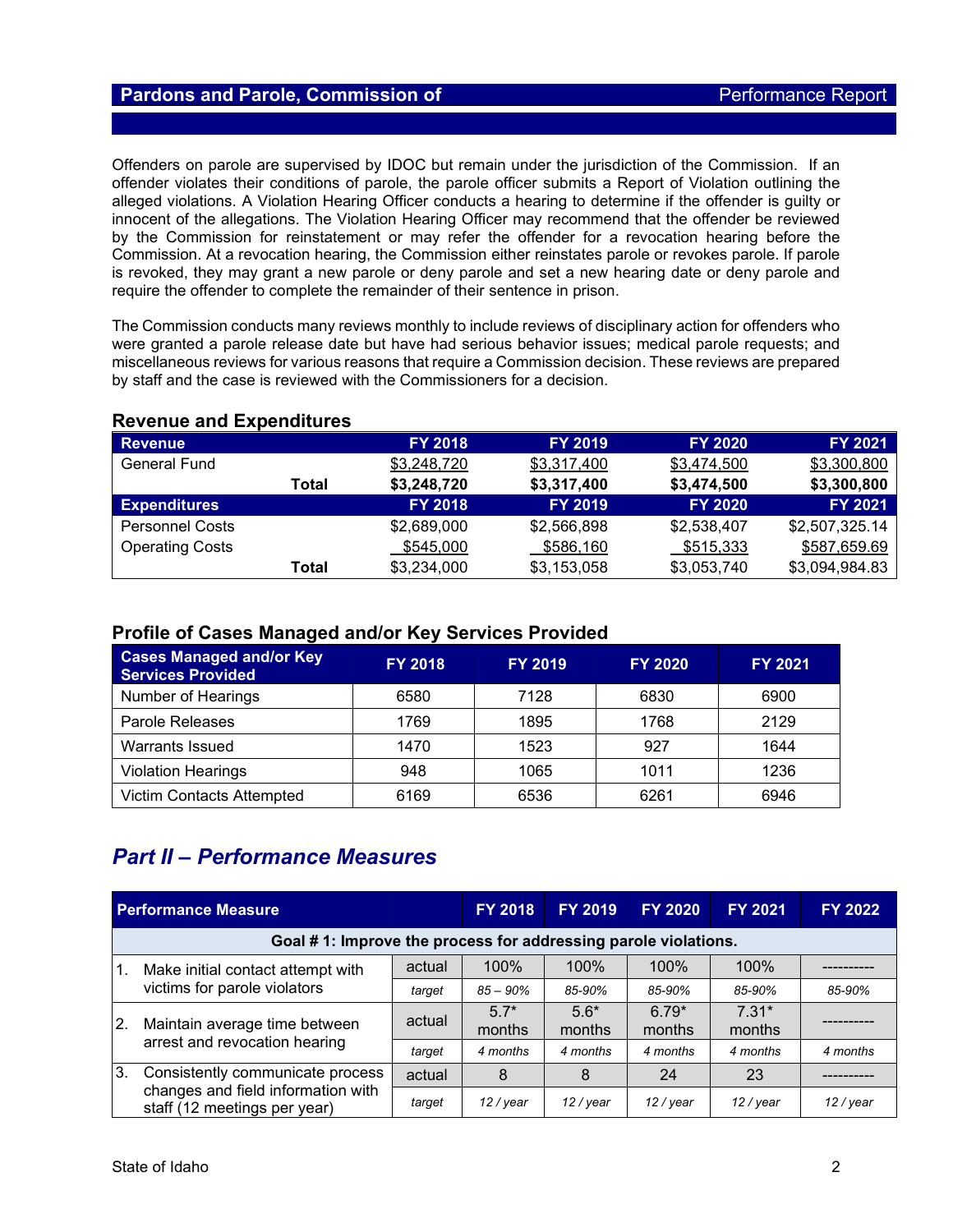# **Pardons and Parole, Commission of Parole Access Performance Report**

| <b>Performance Measure</b>    |                                                                                                                               |        | <b>FY 2018</b>                           | <b>FY 2019</b>                         | <b>FY 2020</b>                         | <b>FY 2021</b>                         | <b>FY 2022</b>                           |  |
|-------------------------------|-------------------------------------------------------------------------------------------------------------------------------|--------|------------------------------------------|----------------------------------------|----------------------------------------|----------------------------------------|------------------------------------------|--|
| 4.                            | Consistent training and data                                                                                                  | actual | 4                                        | 4                                      | 4                                      | 4                                      |                                          |  |
|                               | feedback for Commissioners via<br>Quarterly business meetings (4<br>meetings per year)                                        | target | 4 / year                                 | 4 / year                               | 4 / year                               | 4 / year                               | 4 / year                                 |  |
|                               | Goal # 2: Review of Commission processes to ensure accuracy and efficiency.                                                   |        |                                          |                                        |                                        |                                        |                                          |  |
| 5.                            | Conduct monthly internal reviews<br>of new or changes to existing<br>policies, forms, or procedures<br>(12 meetings per year) | actual | 12                                       | 12                                     | 12                                     | 12                                     |                                          |  |
|                               |                                                                                                                               | target | 12 meetings<br>annually                  | 12 meetings<br>annually                | 12 meetings<br>annually                | 12 meetings<br>annually                | 12 meetings<br>annually                  |  |
| 6.                            | Bi-weekly management team                                                                                                     | actual | 30                                       | 24                                     | 24                                     | 24                                     | -----------                              |  |
|                               | meetings, including procedural<br>reviews and problem solving<br>(24 meetings per year)                                       | target | 24 meetings<br>annually                  | 24 meetings<br>annually                | 24 meetings<br>annually                | 24 meetings<br>annually                | 24 meetings<br>annually                  |  |
| 7.                            | <b>Commissioners' Status is Part</b>                                                                                          | actual | Yes                                      | Yes                                    | Yes                                    | Yes                                    |                                          |  |
|                               | Time                                                                                                                          | target | Yes                                      | Yes                                    | Yes                                    | Yes                                    | Yes                                      |  |
| 8.                            | Average Days served per                                                                                                       | actual | 68                                       | 80                                     | 70                                     | 75                                     |                                          |  |
|                               | commissioner                                                                                                                  | target | n/a                                      | n/a                                    | n/a                                    | n/a                                    | n/a                                      |  |
| 9.                            | Policies and Procedures kept up to<br>date                                                                                    | actual | Yes                                      | Yes                                    | Yes                                    | Yes                                    |                                          |  |
|                               |                                                                                                                               | target | Yes                                      | Yes                                    | Yes                                    | Yes                                    | Yes                                      |  |
|                               | Goal #3: Increase transparency in Commission functions.                                                                       |        |                                          |                                        |                                        |                                        |                                          |  |
|                               | 10. Respond to public record requests<br>promptly                                                                             | actual | 3                                        | 3                                      | 3                                      | $\overline{3}$                         |                                          |  |
|                               |                                                                                                                               | target | 3 days                                   | 3 days                                 | 3 days                                 | 3 days                                 | 3 days                                   |  |
|                               | 11. Timely response to offender<br>appeals petitions                                                                          | actual | 6 weeks                                  | 6 weeks                                | 5.98<br>weeks                          | 7.85<br>weeks                          |                                          |  |
|                               |                                                                                                                               | target | 6 weeks                                  | 6 weeks                                | 6 weeks                                | 6 weeks                                | 6 weeks                                  |  |
|                               | 12. Annual review of "Frequently                                                                                              | actual | $\mathbf{1}$                             | 1                                      | 1                                      | $\mathbf{1}$                           |                                          |  |
|                               | Asked Questions" on commission<br>website to reflect changes in policy<br>or procedures. (one per year)                       | target | $\mathbf{1}$                             | 1                                      | 1                                      | $\mathbf{1}$                           | 1                                        |  |
|                               | 13. Publish monthly and annual                                                                                                | actual | 13                                       | 13                                     | 13                                     | 13                                     |                                          |  |
|                               | commission decision summaries<br>(13 per year)                                                                                | target | 13                                       | 13                                     | 13                                     | 13                                     | 13                                       |  |
|                               | Goal #4: Create a trauma informed model of post-conviction victim services.                                                   |        |                                          |                                        |                                        |                                        |                                          |  |
|                               | 14. Update information regarding<br>Commission processes and Victim<br>services on commission website<br>as changes occur.    | actual | 1                                        | 1                                      | 1                                      | 1                                      |                                          |  |
|                               |                                                                                                                               | target | Minimum of<br>annually<br>$(1$ per year) | Minimum of<br>annually<br>(1 per year) | Minimum of<br>annually<br>(1 per year) | Minimum of<br>annually<br>(1 per year) | Minimum of<br>annually<br>$(1$ per year) |  |
|                               | 15. Attempted contact and hearing                                                                                             | actual | 100%                                     | 100%                                   | 100%                                   | 100%                                   |                                          |  |
|                               | notification for all known victims.                                                                                           | target | 100%                                     | 100%                                   | 100%                                   | 100%                                   | 100%                                     |  |
|                               | 16. Collaborate with victim services                                                                                          | actual | 6                                        | 6                                      | 6                                      | 6                                      |                                          |  |
| providers and attend training |                                                                                                                               | target | 6 per year                               | 6 per year                             | 6 per year                             | 6 per year                             | 6 per year                               |  |

*\*Average time between arrest and revocation hearing includes requests for continuance by offenders who wish to resolve new criminal charges prior to a revocation hearing. Requesting a continuance is a right of the offender to maintain due process and in their best interest to avoid self-incrimination during proceedings.*